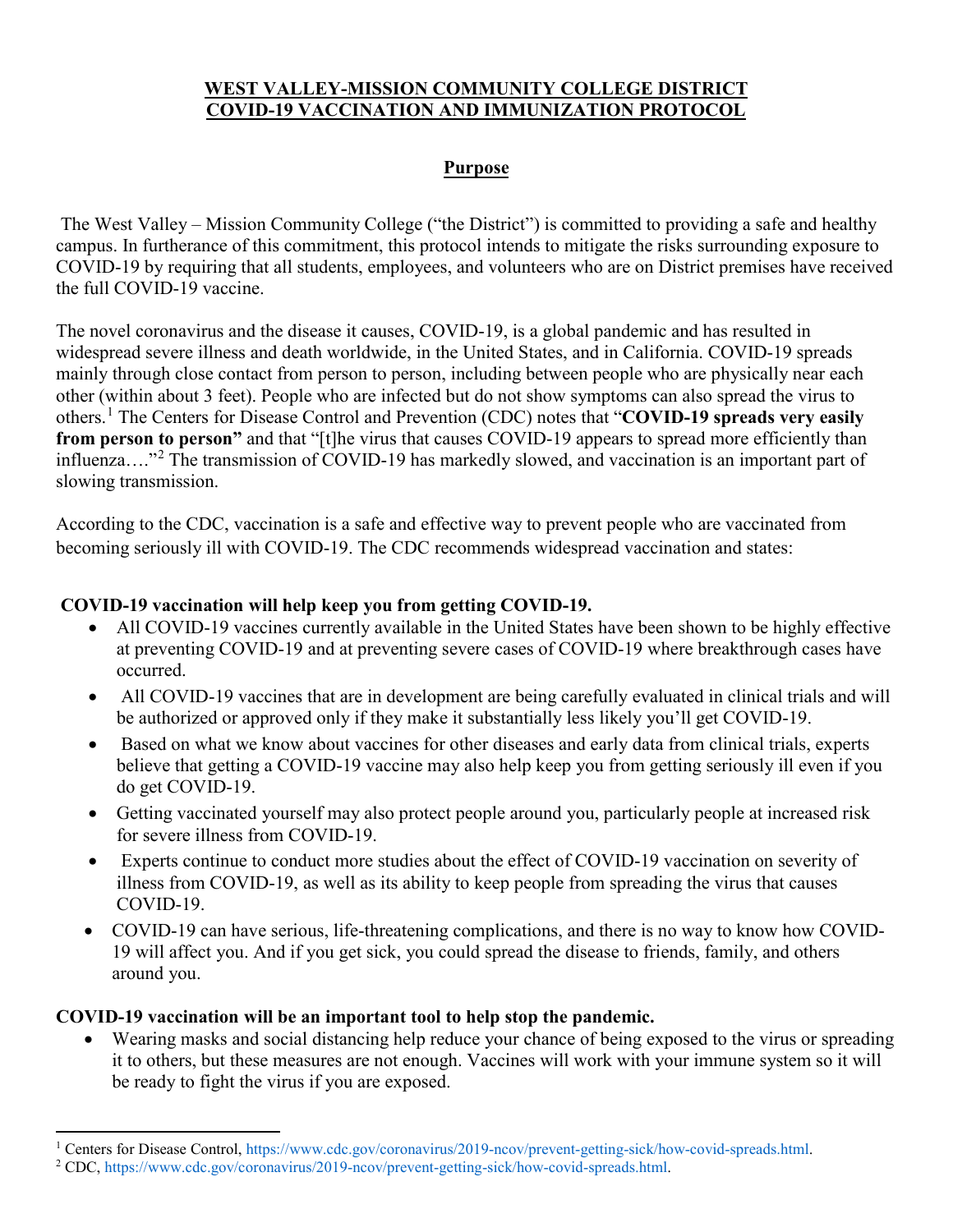- The combination of getting vaccinated and following CDC's recommendations to protect yourself and others will offer the best protection from COVID-19.
- Stopping a pandemic requires using all the tools we have available. (See more from the CDC on the benefits of vaccination at https://www.cdc.gov/coronavirus/2019-ncov/vaccines/vaccine-benefits.html.)

The California Department of Public Health (CDPH) also recommends that people get vaccinated to slow the spread of COVID-19. The CDPH has its own "Scientific Safety Review Workgroup," which has confirmed that "vaccines have met high standards for safety and efficacy."[3](#page-1-0) Based on the ease of transmission of the virus that causes COVID-19 and the safety and effectiveness of vaccination, this protocol operates to protect employees, students, volunteers, and the community.

## **Protocol**

## **I. Scope of Coverage**

Effective November 1, 2021, all students, volunteers, faculty, and staff must be fully vaccinated against the virus that causes COVID-19 in order to be physically present at District campuses and facilities unless they receive an approved medical exemption, disability accommodation, or religious accommodation. People are considered fully vaccinated for COVID-19 two weeks or more after they have received the second dose in a 2 dose series (e.g., Pfizer-BioNTech or Moderna), or two weeks or more after they have received a single-dose vaccine (e.g., Johnson and Johnson J&J/Janssen.) Employees, volunteers, and students who do not comply with these procedures or falsify information may face discipline up to and including termination or expulsion.

## **II. Effective Dates**

This Protocol shall be effective on November 1, 2021 and shall remain in effect until the District determines that the Protocol is no longer necessary. This Protocol may be amended or revoked at any time by District administration.

## **III. Obtaining a COVID-19 Vaccine**

Individuals may obtain a COVID-19 vaccine from District health services at Mission College or West Valley College, any County provider, or any health care provider authorized to administer the vaccine. If any individual has difficulty obtaining the vaccine, please contact Health Services at your home college by emailing:

- West Valley College: wvc.healthservices@westvalley.edu
- Mission College: mc.health.services $@$ missioncollege.edu

The District will provide employees with reasonable release time to travel and become vaccinated, as required by law. Compensation shall be at the employee's regular rate of pay. Employees will arrange vaccination time with their supervisors.

The District will provide employees who become vaccinated with sick leave that may be used in order to recover from any side effects of the COVID-19 vaccinations, as required by law.

<span id="page-1-0"></span>l <sup>3</sup> CDPH, https://www.cdph.ca.gov/Programs/CID/DCDC/CDPHa%20Document%20Library/COVID-19/COVID\_VACCINE\_FACT\_SHEET-ENG-08.pdf, [April 2, 2021.]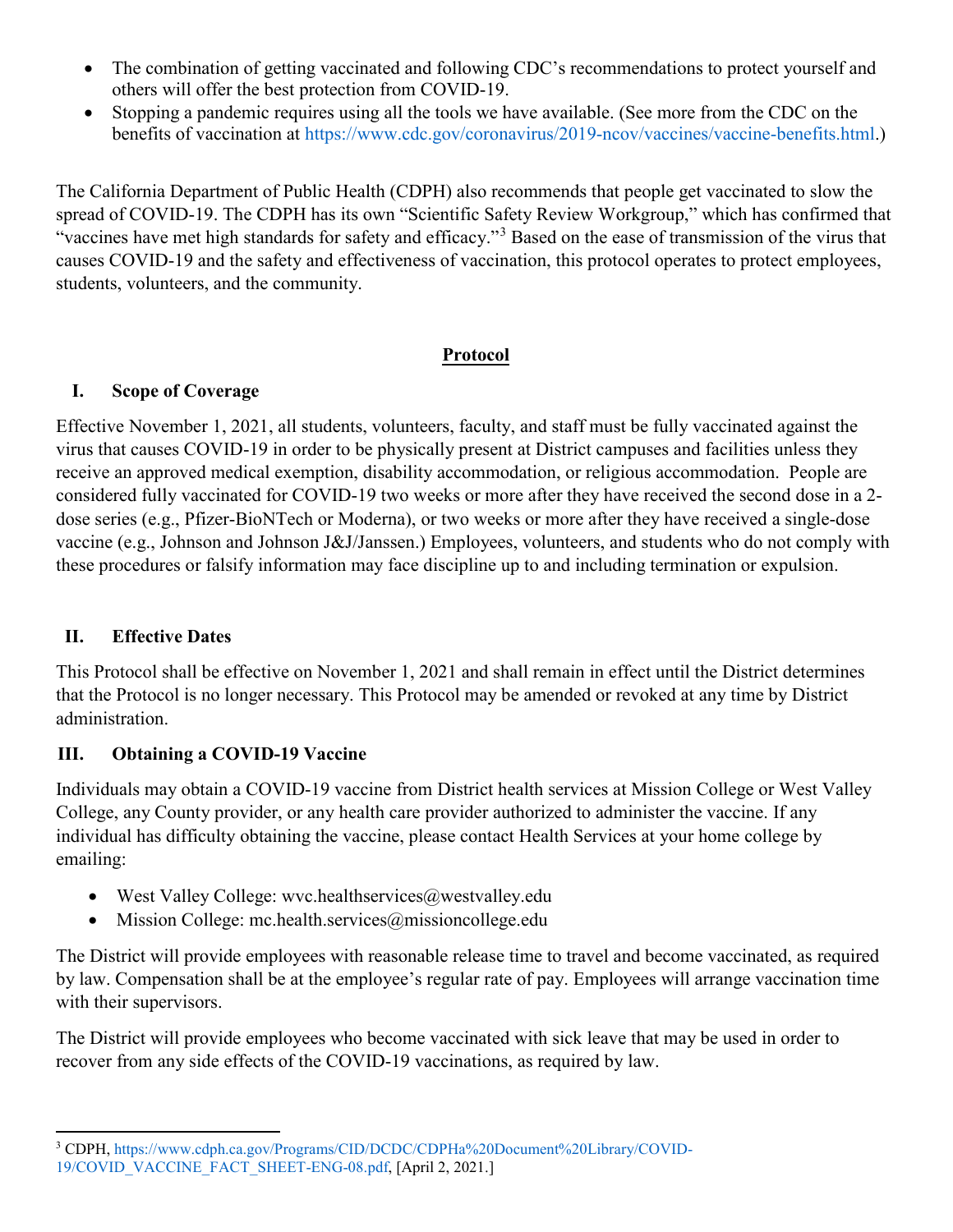## **IV. Proof of Vaccination**

All District employees must provide proof of vaccination once they are fully vaccinated. During the initial implementation of the District's Vaccine Policy in Fall 2021, the District will accept self-attestation that the employee is fully vaccinated.

At the start of the Spring 2021 semester, all District employees must provide to the District proof of vaccination and a signed Confidentiality of Medical Information Act release ("The Release", see Attachment 2) in order to be physically present on campus as described above. The District will accept either a CDC Vaccination Card or a note from their health provider who administered the vaccine. All medical records will be uploaded in a safe and secure manner to preserve the privacy of District employees.

# **V. Health or Medical Records**

The District will not request any health or medical information for the purpose of enforcement of this Protocol other than proof of vaccination and the Release. Unless consent is given, the District will not request or receive any medical information from employees or vaccination providers, or give any medical information to any vaccination provider. Any proof of vaccination a student, volunteer, or employee provides to the District will be stored in a manner consistent with applicable law and in accordance with the District's practice for storing medical information for and employees.

## **VI. Exemptions from Vaccination Requirement**

District employees, students, and volunteers may be exempt from the mandatory COVID-19 vaccine requirements in this Protocol only under the following circumstances:

- A. **Medical Exemption:** An employee may submit a written statement from a licensed medical provider (such as a physician, physician assistant or nurse practitioner) exempting them due to the person's disability or serious medical condition. This statement must be submitted on the medical provider's office letterhead with the provider's printed name, license number, signature and date the statement is issued. Employees should submit the statement by email to Samantha Folb, Director of Training, Compliance, & Employee Relations at [Samantha.Folb@wvm.edu.](mailto:Samantha.Folb@wvm.edu)
- B. **Religious Exemption:** If an employee objects to the District's vaccine mandate based on a sincerely held religious belief, the employee must complete and submit the corresponding Religious Accommodation Request Form for COVID-19 Vaccination in Attachment 1. Employees should submit the statement by email to Samantha Folb, Director of Training, Compliance, & Employee Relations at [Samantha.Folb@wvm.edu.](mailto:Samantha.Folb@wvm.edu)

## **VII. Accommodations Process**

If the District determines that an employee has not received the COVID-19 vaccination due to a medical condition or a sincerely held religious belief, the District will engage in an interactive accommodations process to determine whether or not a reasonable accommodation can be provided. The accommodations process will determine whether a reasonable accommodation exists to enable an employee to perform the "essential functions" of their job. Essential functions vary by job class and therefore the process shall be case by case and may result in different outcomes in different cases. The District will follow its normal accommodations policy in determining a reasonable accommodation. Accommodations may not be possible where it would result in an undue burden to the District.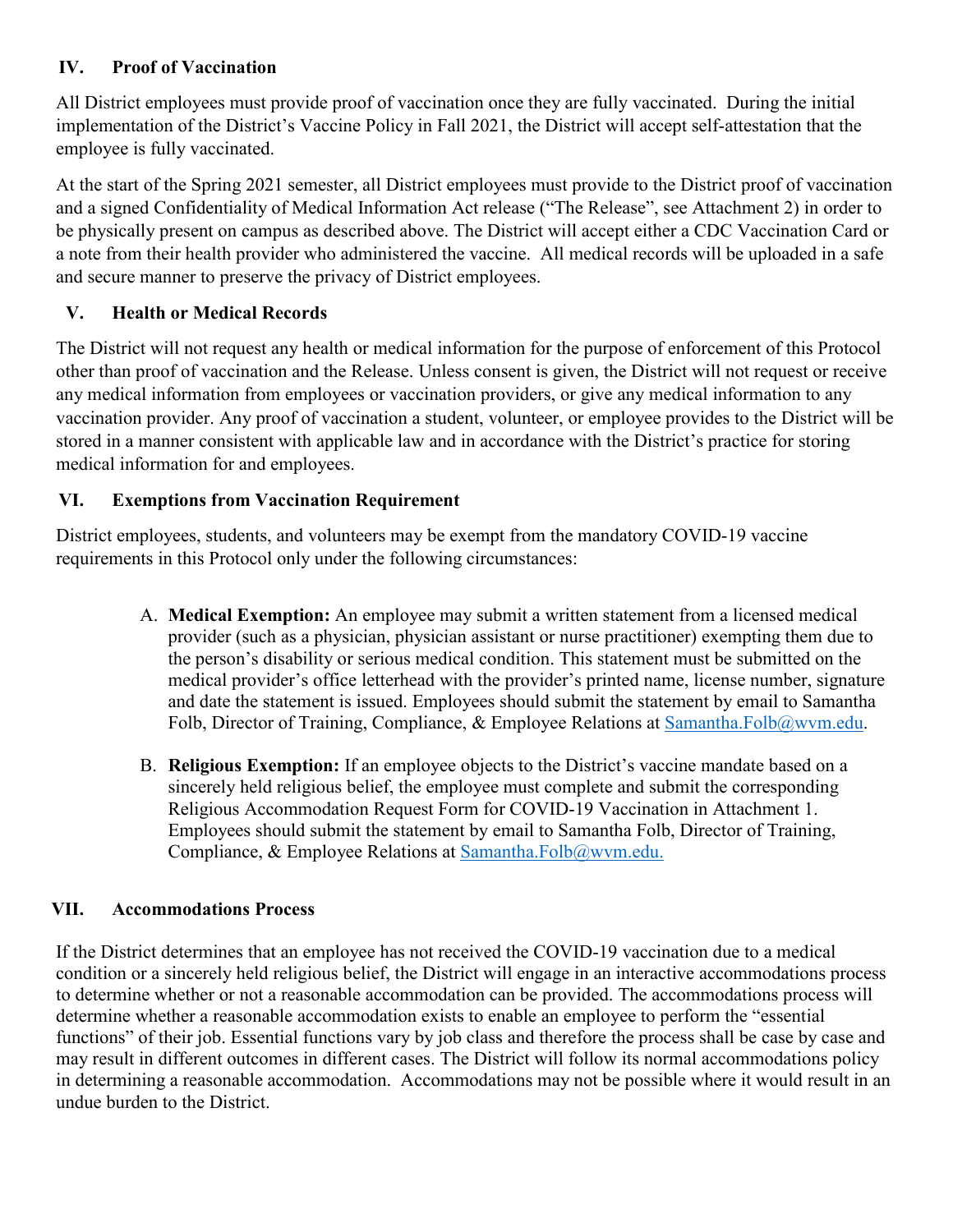The District may require COVID-19 testing for any employee when indicated by health screening and/or exposure to COVID-19. As to any changes in this Protocol regarding testing of employees, volunteers and students, the District will be guided by ongoing information from the California Department of Public Health and the Santa Clara County Public Health Department.

#### **VIII. Prohibition of Harassment Discrimination**

The District will not discriminate against any student, volunteer, or employee who receives an exemption from receiving the COVID-19 vaccine, although the District will take any legitimate business action to maintain the safety of the campus(es) and community. The District will not tolerate any discrimination or harassment against students, volunteers, or employees based on vaccination status or individuals taking mitigation measures, such as wearing a face mask. Students, volunteers, and students found to be engaging in such discrimination or harassment may face discipline up to and including termination or expulsion. If you believe you have experienced harassment, discrimination, or retaliation due to an exemption from receiving the COVID-19 vaccine, please contact Samantha Folb, Director of Training, Compliance, & Employee Relations at [Samantha.Folb@wvm.edu.](mailto:Samantha.Folb@wvm.edu)

#### **IX. Revisions to the Protocol**

The District reserves the right to revise and update this Protocol as may be necessary based upon ongoing information and guidance from the California Department of Public Health and the Santa Clara County Public Health Department.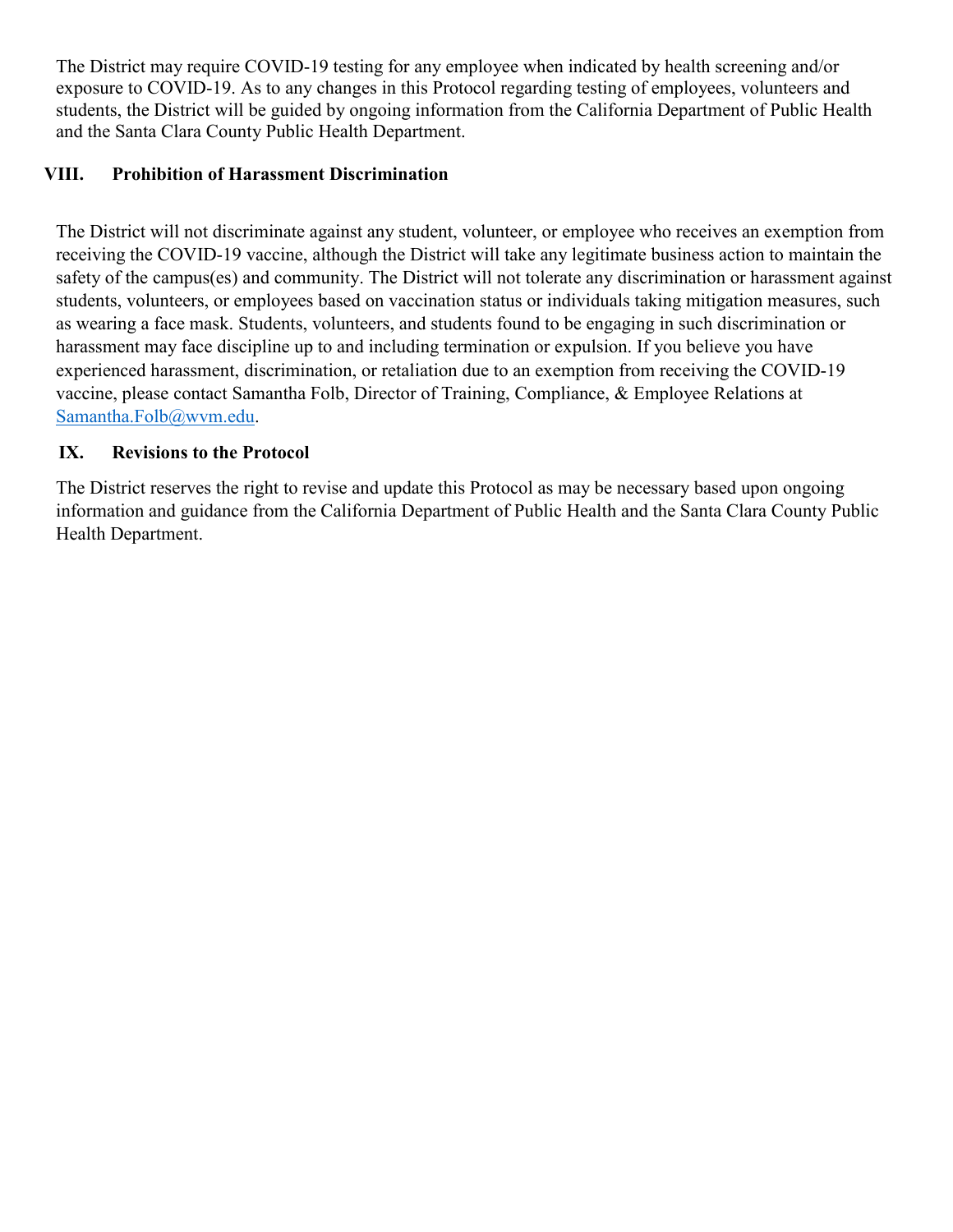#### **RELIGIOUS ACCOMMODATION REQUEST FORM FOR COVID-19 VACCINATION**

The West Valley - Mission Community College District affords equal employment opportunity for all qualified employees and applicants as to all terms of employment and prohibits discrimination and retaliation against employees or applicants based on classifications protected by law, including, but not limited to, religion, creed, and religious belief, practice, or observance. Accordingly, the District provides reasonable accommodations for applicants, employees, volunteers, and students whose sincerely held religious belief, practice, or observance conflicts with an employment requirement, unless providing a reasonable accommodation would result in undue hardship on the conduct of the District's operations.

To promote a safe and healthful workplace for employees, and to promote the health and safety of students, volunteers, and employees working and learning on the District's campuses and facilities, and members of the community, the District requires that all employees be fully COVID-19 vaccinated by November 1, 2021 in order to be physically present on District premises. Employees may use this form to request a religious accommodation if they have a sincerely held religious belief, practice, or observance that conflicts with the District's requirement that all employees receive a COVID-19 vaccination.

#### **Employee to complete the following information:**

#### **Section A: General Information**

| <b>Employee Name:</b>  |
|------------------------|
|                        |
| Employee G#:           |
|                        |
| Employee's Supervisor: |
|                        |

#### **Section B: General Position and Worksite Information**

Please check all that currently apply to you:

 $\Box$  I perform work onsite at a District campus or facility.

 $\Box$  I interact with students, other employees, visitors, or members of the public while performing my job duties.

 $\Box$  I perform work in shared or communal spaces or areas where students, other employees, visitors, or members of the public may also be present.

#### **Section C: Description of Religious Belief, Practice, or Observance**

Please describe your sincerely held religious belief(s), practice(s), or observance(s) that conflicts with the requirement that you receive a COVID-19 vaccination (attach additional page if necessary:

\_\_\_\_\_\_\_\_\_\_\_\_\_\_\_\_\_\_\_\_\_\_\_\_\_\_\_\_\_\_\_\_\_\_\_\_\_\_\_\_\_\_\_\_\_\_\_\_\_\_\_\_\_\_\_\_\_\_\_\_\_\_\_\_\_\_\_\_\_\_\_\_\_\_\_\_\_\_\_\_\_\_\_\_